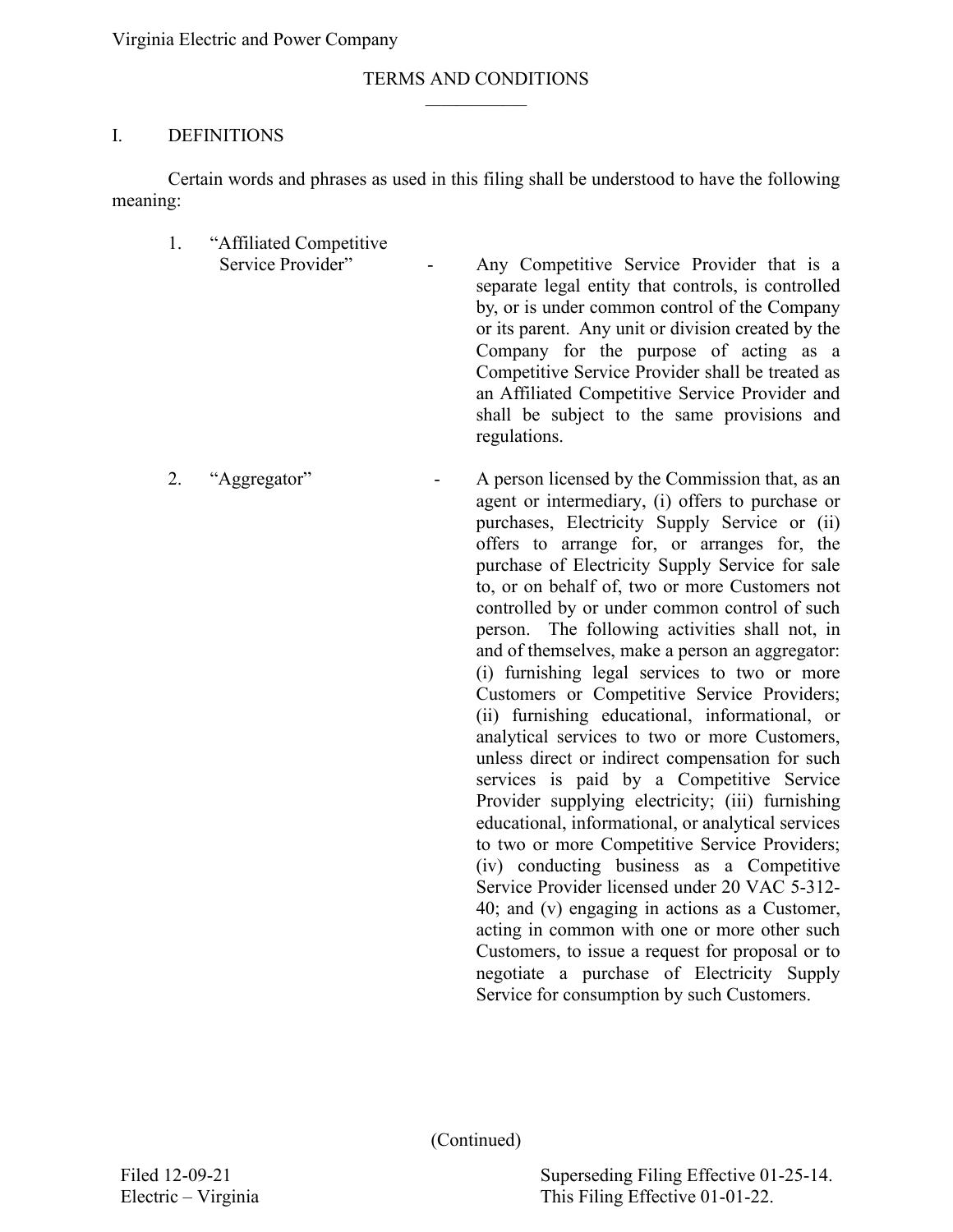#### TERMS AND CONDITIONS  $\mathcal{L}_\text{max}$

### I. DEFINITIONS (Continued)

| 3. "Applicant" |  |  |                                    | Any person, group of persons, association,  |
|----------------|--|--|------------------------------------|---------------------------------------------|
|                |  |  | Electric Service from the Company. | partnership, firm or corporation requesting |
|                |  |  |                                    |                                             |

- 4. "Cogeneration" A process that simultaneously produces two forms of useful energy, electric power and steam.
- 5. "Commission" State Corporation Commission of Virginia
- 6. "Company" Virginia Electric and Power Company
- 7. "Competitive Energy Service" - The retail sale of Electricity Supply Service or any other competitive service as provided by

- 8. "Competitive
	- Service Provider" A person, licensed by the Commission, that sells or offers to sell a Competitive Energy Service within the Commonwealth. This term includes Affiliated Competitive Service Providers, but does not include a party that supplies electricity exclusively for its own consumption or the consumption of one or more of its affiliates. Aggregators are Competitive Service Providers.

Customers by Aggregators.

legislation and approved by the Commission as part of Retail Access by an entity other than the Company as a regulated body. Competitive Energy Services include services provided to

9. "Competitive Service Provider Coordination Tariff" - Agreement between the Company and the Competitive Service Provider that establishes the rules and regulations for Competitive

Service Providers to use in conducting business with the Company and the Company's Customers.

(Continued)

Filed 12-09-21 Electric – Virginia Superseding Filing Effective 01-25-14. This Filing Effective 01-01-22.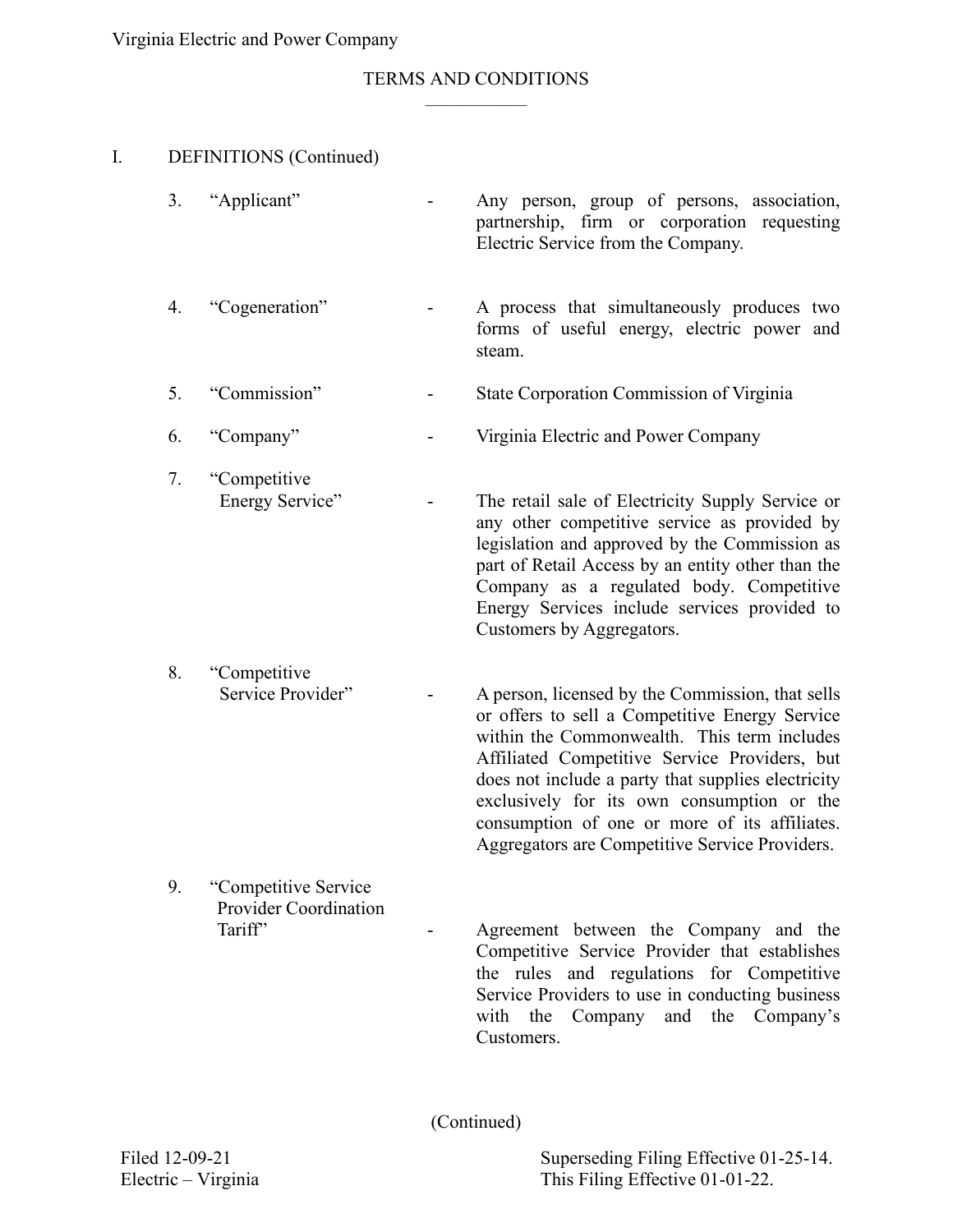#### TERMS AND CONDITIONS  $\mathcal{L}_\text{max}$

| I. |     | <b>DEFINITIONS</b> (Continued)                      |                                                                                                                                                                                                                                                                                                        |
|----|-----|-----------------------------------------------------|--------------------------------------------------------------------------------------------------------------------------------------------------------------------------------------------------------------------------------------------------------------------------------------------------------|
|    |     | 10. "Customer"                                      | Any person, group of persons, association,<br>partnership, firm or corporation, and the<br>associated account, as applicable, purchasing<br>Electric Service from the Company.                                                                                                                         |
|    |     | 11. "Delivery Point"                                | The point where the Company's conductors for<br>delivering Electric Service are connected to the<br>Customer's conductors for receiving<br>the<br>electricity, unless otherwise specified in the<br>agreement with the Customer for the provision<br>of Electric Service.                              |
|    |     | 12. "Distribution Service"                          | delivery of electricity<br>The<br>through<br>the<br>distribution facilities of the Company to the<br>Delivery Point of a Customer.                                                                                                                                                                     |
|    |     | 13. "Electric Delivery Service" -                   | Distribution Service, and the delivery of<br>electricity under this tariff to Customers served<br>at transmission level voltage, and related utility<br>services, to the extent each is provided under<br>this tariff by the Company.                                                                  |
|    |     | 14. "Electric Service"                              | The provision, by the Company to the<br>Customer, of Electric Delivery Service and, to<br>the extent provided by the Company, Electricity<br>Supply Service and utility services. Electric<br>Service also means, where applicable, the<br>interconnection of electric generators with the<br>Company. |
|    |     | 15. "Electricity Supply Service" -                  | The generation of electricity, or when provided<br>together, the generation of electricity and its<br>transmission to the distribution facilities of the<br>Company on behalf of a Customer.                                                                                                           |
|    | 16. | "Excess Distribution"<br>and Substation Facilities" | distribution<br>All<br>substation<br>facilities<br>and<br>provided by the Company in addition to those<br>the Company would normally utilize to provide<br>Electric Service to the Customer at one Delivery<br>Point.                                                                                  |

(Continued)

Superseding Filing Effective 01-25-14. This Filing Effective 01-01-22.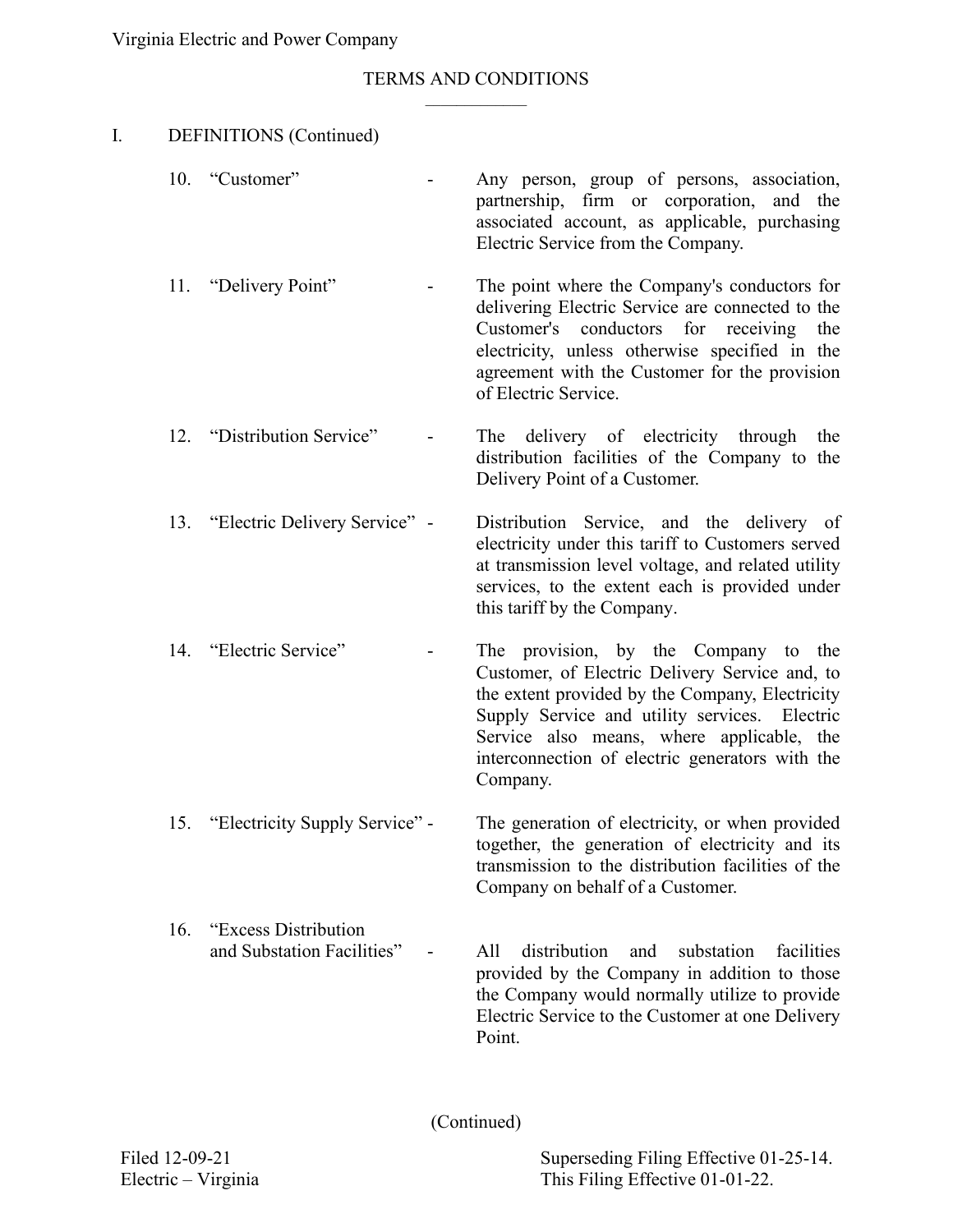#### TERMS AND CONDITIONS  $\mathcal{L}_\text{max}$

| I. | <b>DEFINITIONS</b> (Continued)           |                                                                                                                                                                                                                                                                                                                                                                                                                                                                                                                                                                                                                                                                                                                                                                                                  |
|----|------------------------------------------|--------------------------------------------------------------------------------------------------------------------------------------------------------------------------------------------------------------------------------------------------------------------------------------------------------------------------------------------------------------------------------------------------------------------------------------------------------------------------------------------------------------------------------------------------------------------------------------------------------------------------------------------------------------------------------------------------------------------------------------------------------------------------------------------------|
|    | 17. "Excess Transmission"<br>Facilities" | All transmission facilities (69 kV and above)<br>provided by the Company in addition to those<br>the Company would normally utilize to provide<br>Electric Service to the Customer at one Delivery<br>Point.                                                                                                                                                                                                                                                                                                                                                                                                                                                                                                                                                                                     |
|    | 18. "Person"                             | individual,<br>corporation, partnership,<br>Any<br>association, company, business, trust, joint<br>venture, or other private legal entity, and the<br>Commonwealth or any city, county, town,<br>authority or other political subdivision of the<br>Commonwealth.                                                                                                                                                                                                                                                                                                                                                                                                                                                                                                                                |
|    | 19. "PJM"                                | PJM Interconnection, LLC (Pennsylvania-New<br>Jersey-Maryland Interconnection, LLC) is a<br>regional transmission organization (RTO),<br>which is part of the Eastern Interconnection grid<br>that operates an electric transmission system.                                                                                                                                                                                                                                                                                                                                                                                                                                                                                                                                                     |
|    | 20. "Rate Schedules"                     | The Company's retail rate schedules applicable<br>to Customers purchasing Electric Service.                                                                                                                                                                                                                                                                                                                                                                                                                                                                                                                                                                                                                                                                                                      |
|    | 21. "Renewable Energy"                   | Energy derived from sunlight, wind, falling<br>water, biomass, sustainable or otherwise, (the<br>definitions<br>of which<br>shall<br>be<br>liberally<br>construed), energy from waste, landfill gas,<br>municipal solid waste, wave motion, tides, and<br>geothermal power, and does not include energy<br>derived from coal, oil, natural gas, or nuclear<br>power. Renewable energy also includes the<br>proportion of the thermal or electric energy<br>from a facility that results from the co-firing of<br>biomass. Renewable energy does not include<br>waste heat from fossil-fired facilities<br><sub>or</sub><br>electricity generated from pumped storage but<br>includes<br>run-of-river generation<br>from<br><sub>a</sub><br>combined pumped storage and run-of-river<br>facility. |

(Continued)

Superseding Filing Effective 01-25-14. This Filing Effective 01-01-22.